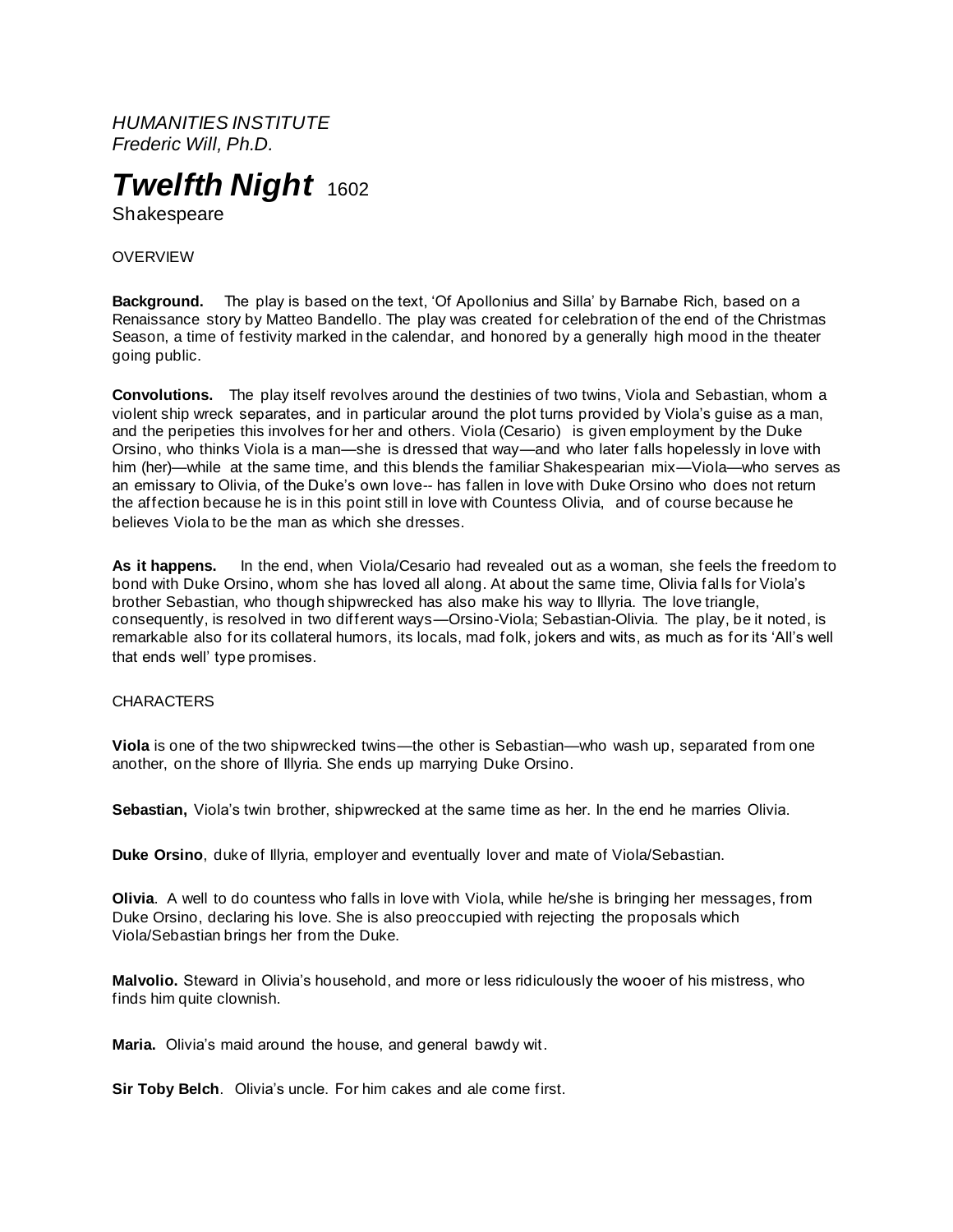**Sir Andrew Aguecheek**, a friend of Sir Toby, and his partner is self-indulgent carousals.

**Fabian**. A servant in Olivia's household.

**Feste**. A servant to Olivia; a clown.

# **STORY**

**Shipwreck.** Viola comes to shore on the coast of Illyria, where she and her twin brother have been shipwrecked; she has no idea of the fate of her brother, and her only ally is the captain who was shipwrecked with her. He helps her to find employment—disguised as a man, Cesario-- and lodging, with the prominent Duke Orsino. It happens that the Duke believes himself in love with the Countess Olivia, and to further that love he sends constant messages to the lady, through Cesario; but nothing prevails, because Olivia, who has recently suffered the loss of dear relatives, has absolutely sworn off men for seven years.

**Triangle.** Love has its way in this complex situation. Olivia falls in love with Viola, whom she takes to be a man. Duke Orsino continues to woo Olivia, til he realizes the futility of it. Viola falls in love with Duke Orsino. They form a match.

**Subplot.** Just below the surface of the above action, which needs supplementing, for its disinclination to wrap itself up tightly at the end, with more than one marriage, there is a farrago of comic episodes, some involving the fate of Malvolio, Olivia's steward, others the witticisms and antics of Sir Toby Belch—always on the side of 'cakes and ale'—and his bosom buddy Sir Andrew Aguecheek.

**Malvolio.** The plot against Malvolio is carefully orchestrated. Sir Toby and Sir Andrew, devotees of the bottle, stay up noisily on the grounds of Olivia's estate, and make a general ruckus which leads Malvolio, steward of the estate, to drive them away unceremoniously A plot is then hatched to leave a letter—which Maria will write, pretending to be Olivia—informing Malvolio that Olivia is very fond of him, and particularly fancies him when he cross garters wearing yellow stockings—a guide which, to the audience as well as Olivia—will seem strikingly ridiculous, though Malvolio takes the letter at face value, and dresses as requested for his next visit with Olivia. She is predictably disgusted, and makes no fuss when her servants drag Malvolio away to a dark prison, to get over his madness.

In the midst of this madness, Viola's lost twin Sebastian, arrives in the city, himself too having survived, and finds his way to the estate of Olivia, who, confusingly enough, takes him to be Viola, and this time falls in love, with Viola's brother. Olivia, abandoning her seven year strictures, asks Sebastian to marry her; which in fact happens, under a priest's blessing. In the end, when her resemblance to Sebastian has been sufficiently noted, Viola reveals her true identity, and is formally reunited with her twin brother, effecting a belated harmony of couples, the expected final tone of a Shakespearian comedy, though still far from the sharp paced wrap up taken for norm in plays like*As you like it,*where the reestablishment of geometric peace is experienced as

a requisite.

## **THEMES**

**Resolution** Shakespeare's comedies tend to fold themselves up into closes of discovery, in which lost relatives find one another, marriages take place which surmount what formerly were obstacles among lovers, the nature of the universe, loosely speaking, is restored. What else than this occurs in *Much Ado about Nothing*, *All's Well that Ends Well, A Comedy of Errors*, or our present play, *Twelfth Night*? One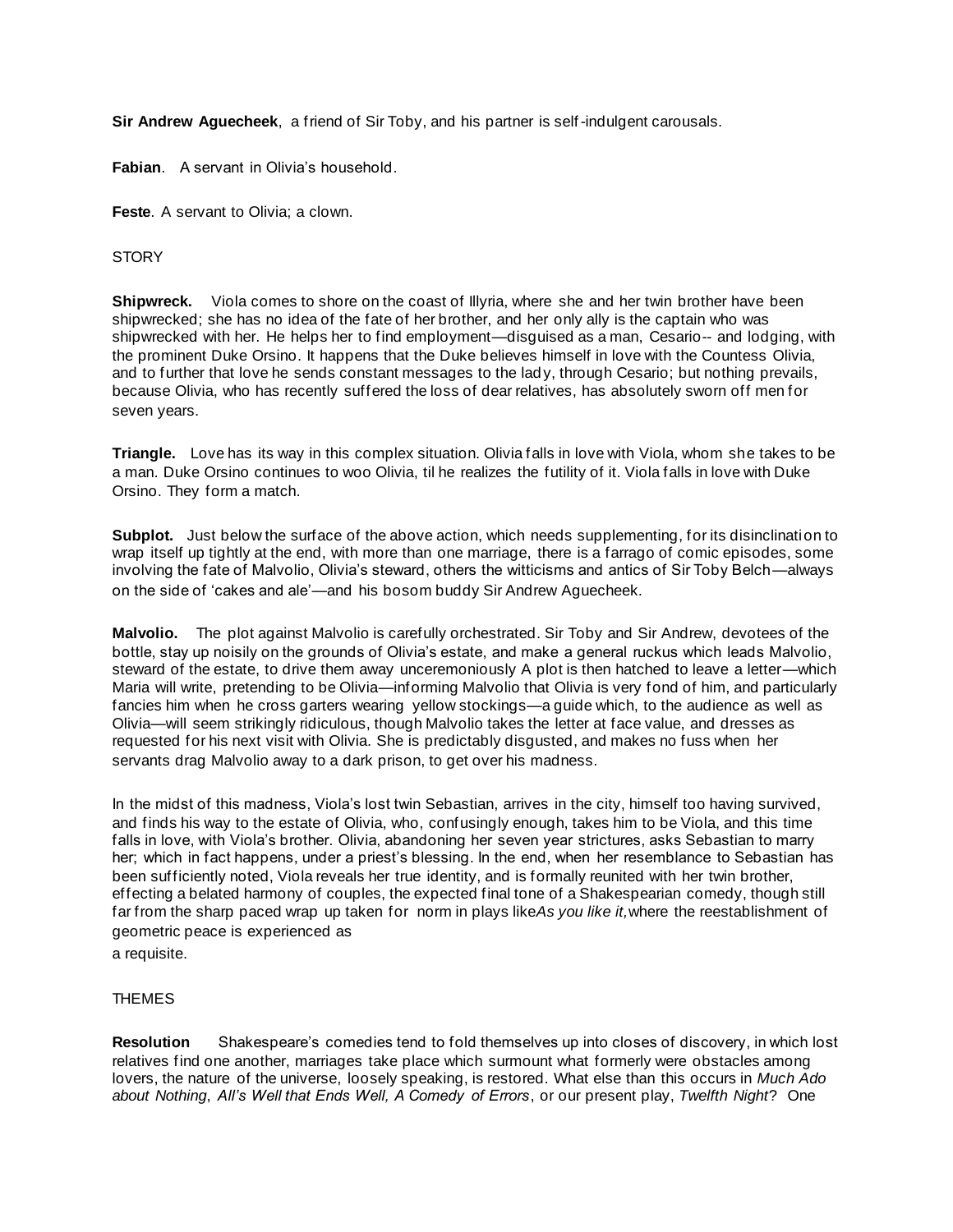might say that the essence of Shakespearean comedy—such plays as the above—is the restoration of an inherent status quo, and in that sense resembles the achievement of Shakespearian (or ancient Greek) tragedy, which is also about resolution, the Aristotelian stasis in which, as the Stagirite says, pity and are aroused in order to be driven out, so that stasis is reestablished, and original conditions restored. Not to say that comedy and tragedy come down to the same thing, but that, perhaps, they converge on the ultimate point they both want to make. Silence follows on the heels of both genres.

**Disguise Viola/Cesario.** The disguise of Viola as Caesario—like that of Rosalind as Ganymede, in*As you Like it*—is the key to the confusions, and gradual resolutions, that follow from that disguise. So strong is the impression Viola makes, as Cesario, that when her twin brother comes along, at the end of the play, Olivia falls for him, as she had for Viola, without a blip, in perfect continuity. What is the concern for disguise and ultimately reestablished identiy in Shakespeare? The major literary source is probably the Roman Plautus, though Shakespeare drew in such sources indirectly, through the immediate contemporary materials he read.

**Sources.** The real source is the genius of Shakespeare himself mulling through the dramaturgical peculiarities of the stage he inherited, on which women did not participate as actors, but were represented by male actors dressed as women. Not only were trans dressing styles built into the theatrical system, but so were arguably the conditions for homoerotic relationships—cf. the relation of Viola to Duke Orsino, which starts as master-page, then morphs into master love-object. The disguise theme, in the present play, self morphs into the self-consciousness of the play and playwright themselves, about the fact hat they are acting in and writing a play.

**Metatheatrical.** This metatheatrical awareness, is a glimpse into the tireless modernity of Shakespeare. At Olivia's first meeting with "Cesario" (Viola) in I. v, she asks her "Are you a comedian (an Elizabethan term for "actor")?. Viola's reply, "I am not that I play", which means that she is conscious of playing a part, even as she is embedded in the part. One would have to wander as far as Diderot's *Paradoxe sur le comédien* (1775) to find equally subtle discourse around the mysteries of acting and of what we now call 'acting out.'

**Mockery** The gang-up on Malvolio, the totally unqualified and comic wooer of Olivia, involves passing off on him a letter purportedly written by Olivia. In the letter he is advised—by 'Olivia,' though Maria wrote the letter—to delight Olivia by certain charming habits, like smiling constantly in her presence (which she hates) and cross-gartering with yellow stockings (which she hates.) The result, of course, is that Malvolio follows the suggestions in the letter, visits Olivia, and makes a classic fool of himself, to the delight of all the plot participants. The mockery leads to a kind of verbal bullying of the astonished Malvolio, who is trundled off to a dark prison for his efforts.

**Wit** A great deal of wit is devoted to building up the subplots of this play; so much so that, like *Love's Labour's Lost*, *Twelfth Night*might almost be viewed as a play about language, even about what Oscar Wilde saw as the primary function of language, to 'hide our thoughts from one another.' Aguecheek and Belch serve up a nonstop comedy routine, in which each forever outdoes the other. Not to mention the clown and the jester, and, for heaven's sake, the tireless wit of Olivia herself, who can outsubtle the craftiest of her verbal playmates. The stress on resolutions, with which the play concludes, plays counter to the refusal of witty interchanges ever to be resolved.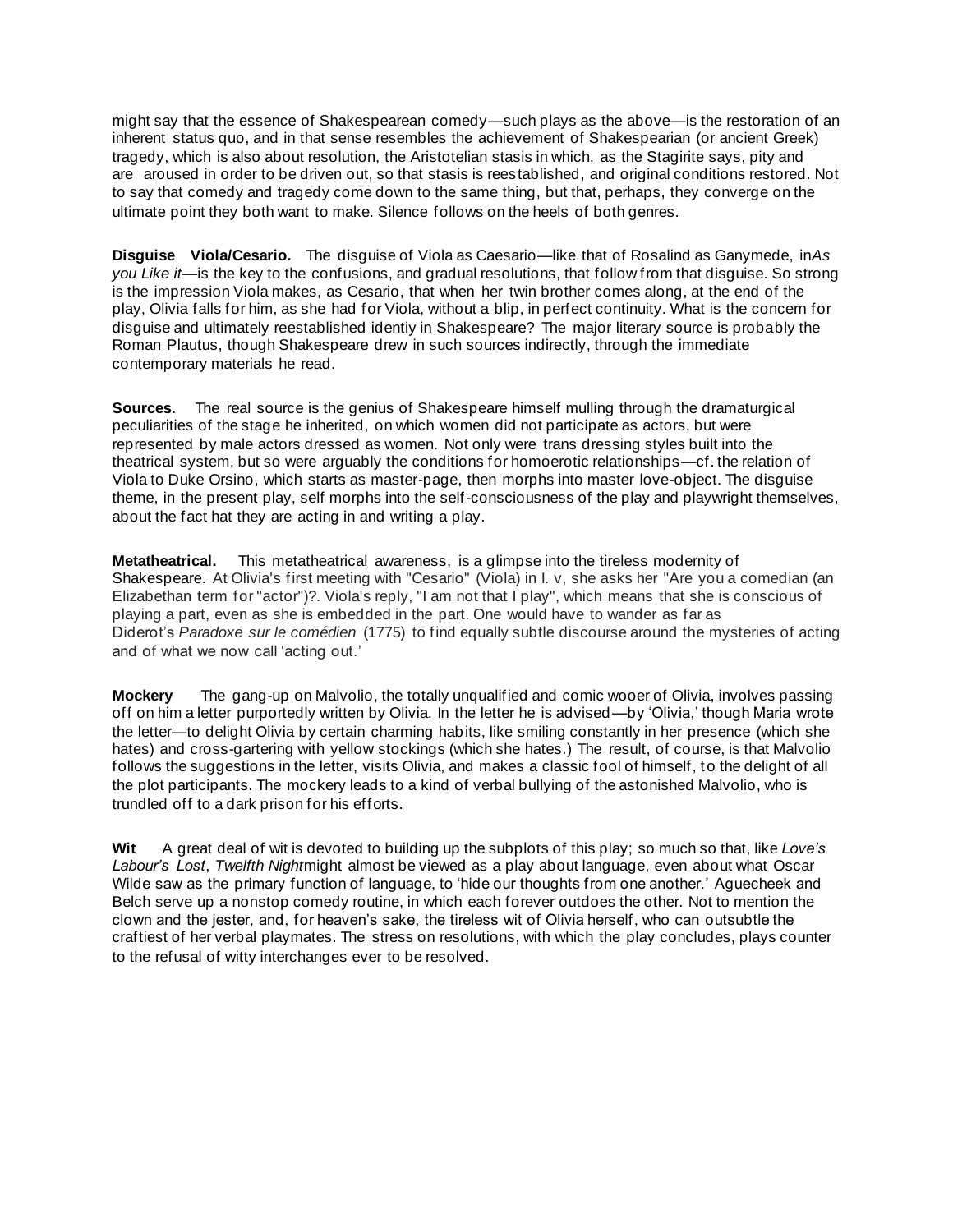## CHARACTER ANALYSIS

## **Viola**

**Character** Yes Viola is the main character, although *Twelfth Night*, like most Shakespeare comedies, is not a drama of character, but of situation, wit, and resolution. In that sense Viola is a classic Shakespearian comedy figure, a composite of emotions, to be sure—terror, wonder, doubt, as she lands in Illyria—but above all she exists as language reacting to situations, rather than, say in the case of Lady Macbeth, being the stormy center from which plots, schemes, and dreadful recriminations emerge. Viola is a true actor, full of real life in her artifice, a clear sighted fake in her real life.

**Parallels** Viola, as we have seen, is embedded in a historical-dramaturgical situation which carves her into a unique female portrait. There are, however, intimations of her style, in different quarters. Has she a bit of Circe in her, a bit of cool magic, that can bend reality to her fantasy? Or how about Anna Karenina, a cool classy schoolgirl from the start…until she lost her way? Or Jane Eyre, proud, passionate, and independent? Or you know why…best thought of all? Greta Thunberg, the seventeen year old Swedish climate activist who can trade wit and irony with the big guys, and leave them struggling to know what hit them.

#### **Illustrative moments**

**Shock** Viola first appears to us in a state of shock; she has just survived a shipwreck on the coasts of Illyria, and is disoriented. We see her as pure wonder and amazement.

**Subtle** 'I am not what I play.' Don't take me at face value, for I am an actor, and you know about actors, who have for all time been suspect, as lacking a stable character.

**Complex** While passing on Orsino's suit, to Olivia, Viola is all the time thinking of her own growing passion for Duke Orsino. She can definitely walk and chew chewing gum at the same time.

**Cautious** Even when hearing that someone resembling her brother has been seen in tow, Viola is very cautious in her acceptance of reports. Her situation in Illyria is too precarious, and she has trouble feeling at home.

**Comprehensive** Viola is the first of the *dramatis personae* to grasp the nature of the love triangle she is involved in, and the peculiar difficulties presented by the attempt to untangle the complexities, from inside them.

## **Discussion questions**

Twelfth night signifies the end of the Christmas season, and is presumed to be a night of revels, and especially of a topsy-turvy world in which usual values and class relationships do not apply. How does *Twelfth Night* reflect this situation?

What is the significance of the country of Illyria in this play? What are the connotations of the place name, Illyria, and how to they cohere with the events of the play itself?